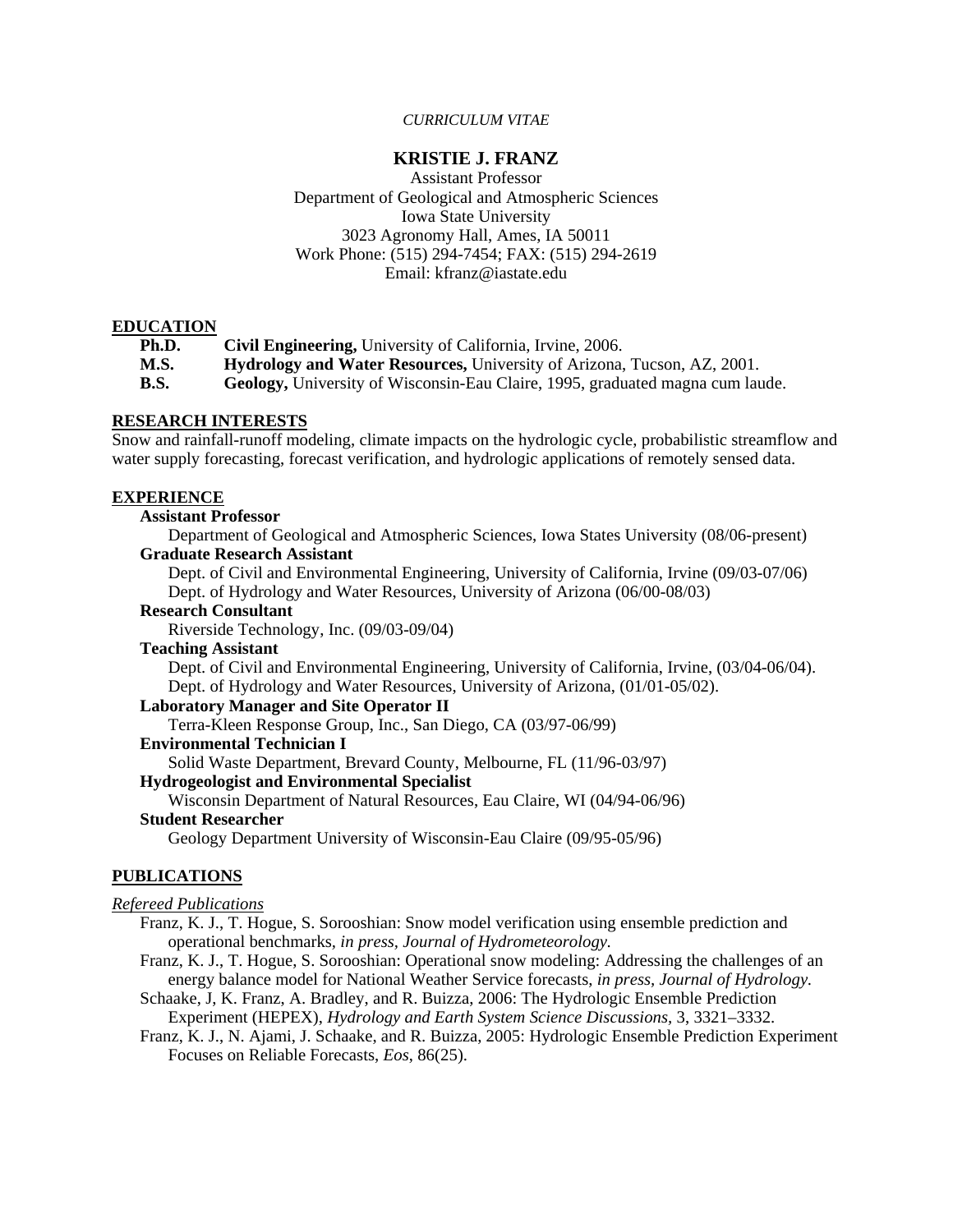Franz, K. J., H. C. Hartmann, S. Sorooshian, and R. Bales, 2003: Verification of National Weather Service ensemble streamflow predictions for water supply forecasting in the Colorado river basin. *Journal of Hydrometeorology*, 4(6), 1105-1118.

### *Non-Refereed Publications*

- Schaake, J., K. Franz, A. Bradley, and R. Buizza, 2005: The Hydrologic Ensemble Prediction Experiment (HEPEX), *GEWEX News*, 15(4).
- Franz, K. J., Characterization of the comparative skill of conceptual and physically-based snow models for streamflow prediction, Ph.D. Dissertation, Dept. of Civil and Environmental Engineering, University of California, Irvine, 2006.
- Franz, K. J., H. C. Hartmann, S. Sorooshian, and R. Bales, Evaluation of National Weather Service Ensemble Streamflow Predictions for the Colorado River Basin, Technical Report, HWR No. 03- 010, Dept. of Hydrology and Water Resources, University of Arizona, 2003.
- Franz, K. J. and S. Sorooshian, Verification of National Weather Service Probabilistic Hydrologic Forecasts, Final Report Submitted to the National Weather Service under Grant Number 40-AA-NW-217447, Dept. of Hydrology and Water Resources, University of Arizona, November 2002.
- Franz, K. J., Evaluation of National Weather Service Ensemble Streamflow Prediction (ESP) Water-Supply Forecasts, M.S. Thesis, Dept. of Hydrology and Water Resources, University of Arizona, 2001.

### **SELECT PRESENTATIONS AND CONFERENCE PROCEEDINGS**

- Molotch, N., K. Franz, T. Hogue, and S. Margulis, Assimiliation of MODIS snow cover products into operational hydrologic forecast models, MODIS/VIIRS science team meeting, May, 2008.
- Franz, K.J., Advancing operational snow modeling systems for improved streamflow forecasts, Department of Earth Sciences, University of Northern Colorado, Greeley, CO, April 11, 2008, *(INVITED SEMINAR).*
- Hogue, T.S. and K.J. Franz, Hydrologic Tools and Products for Advancing Operational Forecast Systems, Presentation to the NWS Hydrology Laboratory and River Forecast Centers, Silver Spring, MD, March 3, 2008.
- Hogue, T.S., K.J. Franz, and J. Barco, Addressing Parameter Uncertainty in Regional Forecast Basins Using Similarity Indices, American Geophysical Union fall meeting, San Francisco, CA, December 2007.
- Franz, K.J., W.A. Gallus, M. Baker, K.A. Jungbluth, W.S. Lincoln, Short-term streamflow prediction for a small Midwestern watershed presented at the 3<sup>rd</sup> HEPEX workshop, Stresa, Italy, June 2007.
- Hogue, T.S., K.J. Franz, S. Lopez, J. Barco, Addressing Parameter Uncertainty in Regional Forecast Basins Using Similarity Indices, presented at the 3<sup>rd</sup> HEPEX workshop, Stresa, Italy, June 2007.
- Franz, K. J., T. Hogue, and S. Sorooshian, The Potential for Application of a Physically-based Snow Model in Hydrologic Forecasting, American Geophysical Union fall meeting, San Francisco, CA, December 2006.
- Franz, K., Characterization of the comparative skill of conceptual and physically-based snow models for streamflow prediction (*INVITED SEMINAR*). National Oceanic and Atmospheric Administration Earth Systems Research Laboratory, Boulder, Colorado, October 11, 2006.
- Franz, K. J., T. Hogue, and S. Sorooshian, Application of a satellite precipitation product for snow modeling and hydrologic forecasting *(INVITED POSTER).* American Geophysical Union fall meeting, San Francisco, CA, December 2005.
- Franz, K. J., T. Hogue, and S. Sorooshian, Snow model evaluations for ensemble streamflow forecasting, National Weather Service Western Region Hydrology Research to Operations Meeting, Park City, Utah, October 2005.
- Franz, K. J., J. S. Schaake, R. Buizza, and S. Mullen, The proposed THORPEX/HEPEX Hydrologic Applications Project, 2<sup>nd</sup> HEPEX workshop, NCAR, Boulder, CO, July 2005.
- Franz, K. J., T. Hogue, and S. Sorooshian, Evaluation of snow model complexity within the NWS streamflow forecasting system. American Meteorological Society Annual Meeting,  $16<sup>th</sup>$ Conference on Climate Variability and Change, San Diego, CA, January 2005.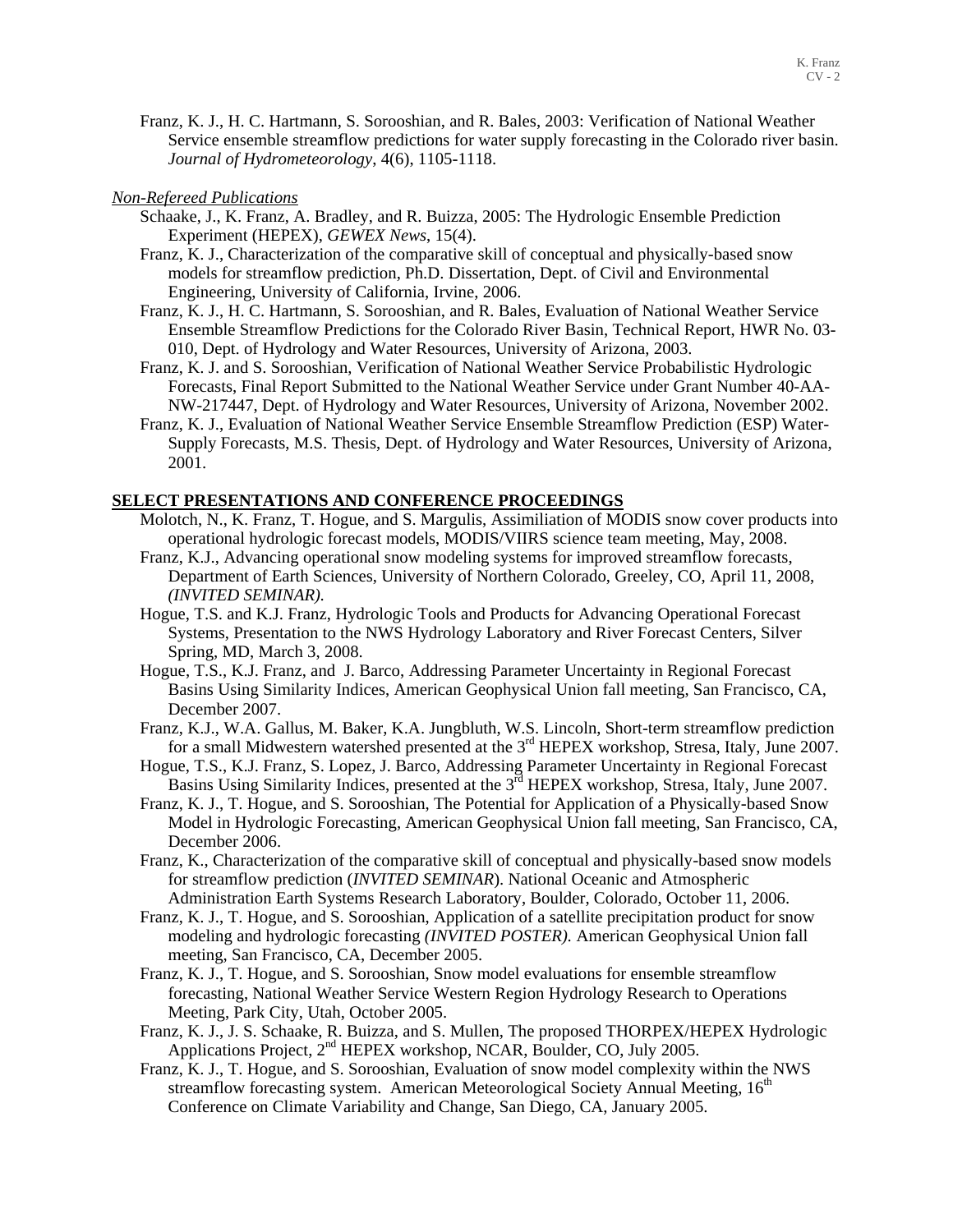- Franz, K. J., S. Sorooshian, E. Welles, D. Brandon, S. Townsend, and L. Teixeira, Ensemble Streamflow Forecast Verification: Putting research into practice. American Geophysical Union fall meeting, San Francisco, CA, December 2003.
- Hartmann H. C., T. C. Pagano, K. Franz, S. Sorooshian, and R. Bales, Helping Water Resource Managers Understand Hydroclimatic Variability and Forecasts, American Meteorological Society Annual Meeting, Long Beach, CA, February 2003.
- Franz, K. J., Evaluation of Operational NWS Ensemble Streamflow Predictions, National Weather Service Statistical Hydrology Workshop, Portland Oregon, September 16-20, 2002.
- Hartmann, H. C., T. C. Pagano, K. Franz, S. Sorooshian, and R. Bales, Evaluating the Uncertainty of Probabilistic Predictions: Techniques, Applications and Implications, American Geophysical Union spring meeting, Washington, DC, May 2002.
- Franz, K. J., H. C. Hartmann, S. Sorooshian, and R. Bales, Evaluation of Colorado River Basin Ensemble Streamflow Predictions, Preprints: American Meteorological Society Annual Meeting, 16<sup>th</sup> Conference on Hydrology, Orlando, FL, January 2002, J109-J112.
- Franz, K. J., J. A. Schels, and K. M. Syverson, "Glacial Geology of the Chippewa Moraine Ice Age National Scientific Reserve, Wisconsin", Poster Abstracts: Wisconsin Academy of Sciences, Arts, and Letters, 126<sup>th</sup> Annual Conference, University of Wisconsin-Steven Point, April 1996.

# **FUNDED PROPOSALS**

Agency: University Corporation for Atmospheric Research. Title: Investigating the HEC-HMS model for watershed-scale flood prediction in the Des Moines Weather Forecast Office region. Solicitation: COMET Partners Program. Principal Investigator with partner K. Jungbluth (NOAA/NWS). Project period: 08/08-07/09.

Organization: Center for Global and Regional Environmental Research (CGRER), The University of Iowa. Title: Climate Change Impacts on Cold Season Hydrologic Processes and Spring Soil Moisture Recharge in the Upper Midwest. Solicitation: Seed Grant Program – 2008. Principal Investigator. Project period: 07/08-06/09

Agency: National Aeronautics and Space Administration (NASA). Title: Assimilation of MODIS snow cover products into operational hydrologic forecast models. Solicitation: NNH06ZDA001N-EOS Earth System Science Research Using Data and Products from TERRA, AQUA, and ACRIMSAT Satellites. Co-investigator with N. Molotch, S. Margulis, and T. Hogue (UCLA)*.*  Project period: 12/07-11/10.

Agency: National Oceanic and Atmospheric Administration, National Weather Service (NOAA/NWS). Title: Data Assimilation in Operational Watershed Models for Short and Long-term Hydrologic Forecasting. Solicitation: Hydrologic Research – CFDA #11.462. Co-investigator with T. Hogue and S. Margulis (UCLA). Project period: 11/07-10/10.

# **FELLOWSHIPS AND AWARDS**

- Newkirk Center for Science and Society Fellowship, University of California, Irvine (07/05)
- AMS Science and Policy Colloquium Fellowship, June 1-10, 2003, Washington, D.C. (06/03)
- Verification of National Weather Service Probabilistic Hydrologic Forecasts, NWS Grant Number 40-AA-NW-217447, Dept. of Hydrology and Water Resources, University of Arizona (06/02)
- HWR Award of Excellence, Poster Presentation, Departmental Symposium, Univ. of Arizona (04/02)
- HWR Award of Excellence, Oral Presentation, Departmental Symposium, Univ. of Arizona (04/01)
- Kenneth D. Schmidt 2000 Summer Field Camp Stipend, University of Arizona (05/00)
- National Science Foundation Trainee Fellowship, University of Arizona (01/00-06/00)
- Graduate College Fellowship, University of Arizona (09/99-06/00)
- Casper Foundation College Scholarship, University of Wisconsin-Eau Claire (09/91-05/95)